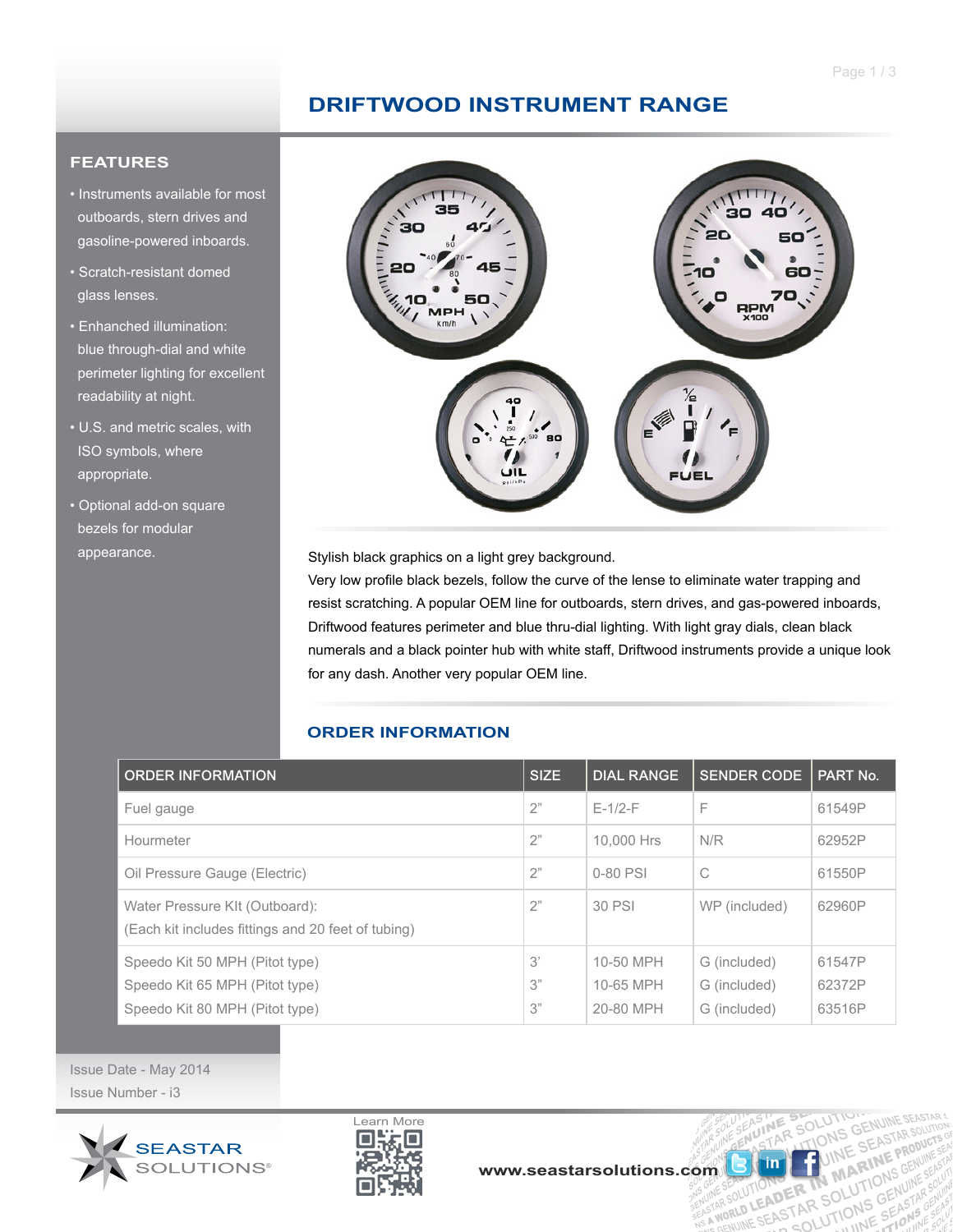# **DRIFTWOOD INSTRUMENT RANGE**

#### **ORDER INFORMATION**

| <b>ORDER INFORMATION</b>                                     | <b>SIZE</b> | <b>DIAL RANGE</b> | <b>SENDER CODE</b> | PART No. |
|--------------------------------------------------------------|-------------|-------------------|--------------------|----------|
| Tachometer (Electric): O/B & 4-Stroke Gas Engines            | 3"          | 0-7000 RPM        | O/B Alt or Coil    | 61546P   |
| Tachometer - Systems Check - Evinrude/Johnson                | 3"          | 0-7000 RPM        | O/B Alt or Coil    | 62698P   |
| Tachometer/ Hourmeter (Electric): O/B & 4-Stroke Gas Engines | 3"          | 0-7000 RPM        | O/B Alt or Coil    | 63941P   |
| Water Temperature Gauge (I/O, I/B)                           | 2"          | 120-240°F         | D                  | 61552P   |
| Trim Gauges (Outboard, I/O):                                 |             |                   |                    |          |
| Evinrude/ Johnson Outboards                                  | 2"          | UP-DOWN           | Eng Mfr supply     | 62373P   |
| Honda Outboards                                              | 2"          | UP-DOWN           | Eng Mfr supply     | 62375P   |
| Mariner/ Merc/ Cobra/ Volvo DP, SX,                          |             |                   |                    |          |
| Yamaha 2001 and on                                           | 2"          | UP-DOWN           | Eng Mfr supply     | 61551P   |
| Suzuki 4-Stroke, 2002 to date                                | 2"          | UP-DOWN           | Eng Mfr supply     | 62373P   |
| Voltmeter-12 Volt                                            | 2"          | 8-18 VDC          | N/R                | 61548    |

| <b>OPTIONAL ACCESSORIES</b>                       | <b>PART NO.</b> |
|---------------------------------------------------|-----------------|
| 12-Volt Light & Socket (wedge base)               | IA62995         |
| 2" Eyebrow Bezel                                  | 69268P          |
| 3" Eyebrow Bezel                                  | 69269P          |
| 5" Eyebrow Bezel                                  | 69270P          |
| 2" Aircraft Style Bezel                           | IA65476         |
| 3" Aircraft Style Bezel                           | IA65477         |
| Panel Mount Fuse Holder                           | FS22080         |
| Panel Mount Fuse Holder - Sealed - AGC, MDL Fuses | FS45460         |
| Panel Mount AGC-type Fuse Holder                  | IA17537         |
| Pitot Tube, Universal, 80MPH Max. 56973P          | 56973P          |
| Pitot Tubing Kit 25' w/ clamps                    | 67437P          |
| Pitot Tubing 25'                                  | 67457P          |
| Tach Harness, Merc/Mariner (5-wire) IH15105       | IH15105         |
| Tach Harness, pre-1996 OMC (3-wire) IH14767       | IH14767         |

Issue Date - May 2014 Issue Number - i3